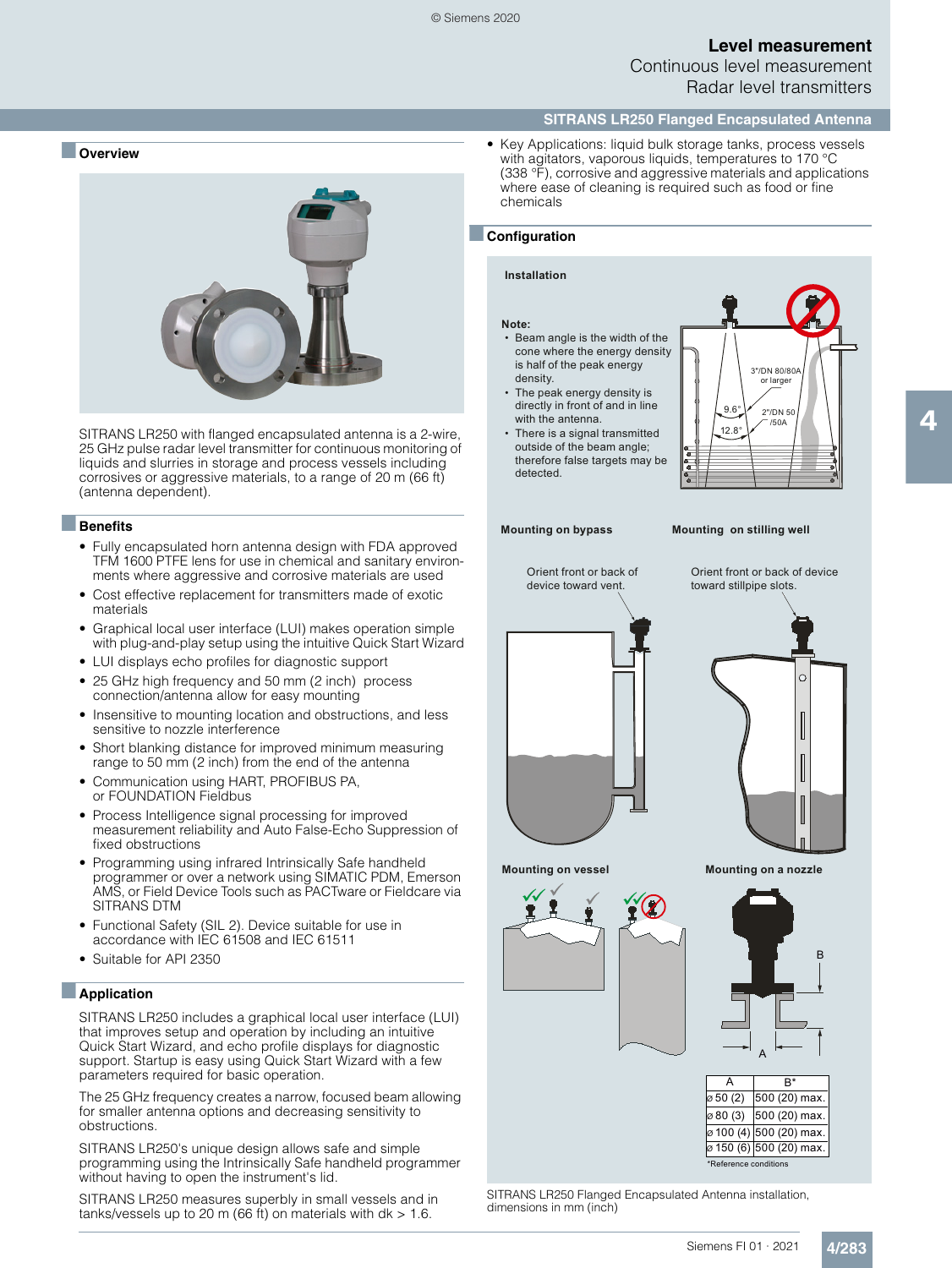Continuous level measurement Radar level transmitters

## **SITRANS LR250 Flanged Encapsulated Antenna**

### ■**Technical specifications**

**Design** Enclosure<br>• Material

connection)

| Power supply<br>4  20 mA/HART<br>Radar level measurement<br>Nominal 24 V DC (max. 30 V DC) with<br>max. 550 $\Omega$<br>K-band (25.0 GHz)<br>PROFIBUS PA<br>$\bullet$ 15 mA<br>50 mm (2 inch) from end of antenna<br>• Per IEC 61158-2<br>20 m (66 ft)<br><b>FOUNDATION Fieldbus</b><br>• 20.0 mA<br>• Per IEC 61158-2<br>Output<br><b>Certificates and approvals</b><br>Version 5.1<br>4  20 mA<br>• Analog output<br>General<br>CSA <sub>US/C</sub> , CE, FM, RCM<br>• Accuracy<br>$± 0.02$ mA<br>Radio<br>FCC, Industry Canada, RED, RCM<br>• Programmable as high low or hold<br>(loss of echo)<br>Hazardous<br>• NE 43 programmable<br>• Explosion Proof (Brazil)<br>INMETRO Ex d ia mb IIC T4 Ga/Gb,<br>Ex ia ta IIIC T100 °C Da<br>Profile 3.01<br>• Increased Safety (Brazil)<br>INMETRO Ex e ia mb IIC T4 Ga/Gb,<br>2 Analog Input (AI)<br>Ex ia ta IIIC T100 °C Da<br>H1<br>• Intrinsically Safe (Brazil)<br>INMETRO Ex ia IIC T4 Ga, Ex ia ta<br>• Functionality<br>Basic or LAS<br>IIIC T100 °C Da<br>• Version<br><b>ITK 5.2.0</b><br>• Explosion Proof (Canada/USA)<br>CSA/FM Class I, Div. 1, Groups A, B,<br>C, D; Class II, Div. 1, Groups E, F, G;<br>2 Analog Input (AI)<br>Class III T4<br>Performance (according to<br>CSA/FM Class I, Div. 1, Groups A, B,<br>• Intrinsically Safe (Canada/USA)<br>C, D; Class II, Div. 1, Groups E, F, G;<br>Class III T4<br>• > 500 mm from sensor reference<br>Maximum measured error<br>CSA/FM Class I, Div. 2, Groups A, B,<br>• Non-incendive (Canada/USA)<br>point: 3 mm (0.118 inch)<br>• < 500 mm from sensor reference<br>C, D T5<br>point: 25 mm (1 inch)<br>• Flame Proof/Increased Safety<br>NEPSI Ex d ia mb IIC T4 Ga/Gb, Ex e<br>(China)<br>ia mb IIC T4 Ga/Gb, Ex iaD tD A20<br>$< 0.003 %$ /K<br>IP67 T100 °C<br>• Intrinsically Safe (China)<br>NEPSI Ex ia IIC T4 Ga, Ex iaD tD A20<br>IP67 T100 °C<br>• Non-sparking/Energy Limited<br>NEPSI Ex nA IIC T4 Gc<br>Indoor/outdoor<br>(China)<br>• Intrinsically Safe (Europe)<br>ATEX II 1G Ex ia IIC T4 Ga<br>$-40+80$ °C ( $-40+176$ °F)<br>ATEX II 1D Ex ia ta IIIC T100 °C Da<br>$-40$ $+80$ °C ( $-40$ $+176$ °F)<br>• Storage temperature<br>• Non-sparking/Energy Limited<br>ATEX II 3G Ex nA IIC T4 Gc<br>• Installation category<br>L<br>(Europe)<br>4<br>• Flame Proof (International/Europe)<br>IECEx/ATEX II 1/2 GD, 1D, 2D Ex d<br>mb ia IIC T4 Ga/Gb, Ex ia ta IIC<br>T100 °C Da<br>$\geq$ 1.6 (antenna dependent)<br>• Increased Safety<br>IECEx/ATEX II 1/2 GD, 1D, 2D, Ex e<br>(International/Europe)<br>mb ia IIC T4 Ga/Gb, Ex ia ta IIIC<br>$-40$ $+170$ °C ( $-40$ $+338$ °F) at<br>T100 °C Da<br>process connection<br>• Intrinsically Safe (International)<br>IECEx/ATEX II 1 G Ex ia IIC T4 Ga,<br>See Pressure/Temperature curves for<br>IECEX/ATEX II 1D Ex ia ta IIIC<br>more information (page 4/233)<br>T100 °C Da<br>• Explosion Proof<br>EAC Ex d<br>(Russia/Kazakhstan)<br>• Increased Safety<br>EAC Ex e<br>• Material<br>Aluminum, polyester powder-coated<br>(Russia/Kazakhstan)<br>• Cable inlet<br>2 x M20 x 1.5 or 2 x 1/2" NPT<br>• Intrinsically Safe<br>EAC Ex ia<br>(Russia/Kazakhstan)<br>Degree of protection<br>Type 4X/NEMA 4X, Type 6/NEMA 6,<br>• Lloyd's Register of Shipping<br>• Marine<br>IP67, IP68<br>• ABS Type Approval<br>Weight (dependent on process<br>• Approx. 7 kg (15.43 lb) for 2" Class<br>• Bureau Veritas<br>150 ASME B16.5 raised face flange<br>• Functional Safety<br>SIL-2 suitable in accordance with<br>(smallest size)<br>IEC 61508/61511<br>• Approx. 17.7 kg (39.02 lb) for 6"<br>Class 150 ASME B16.5 raised face<br>Programming<br>flange (largest size)<br>Intrinsically Safe Siemens handheld<br>Infrared receiver<br>Graphic local user interface including<br>Display (local)<br>programmer<br>quick start wizard and echo profile<br>• Approvals for handheld-<br>IS model: ATEX II 1 GD Ex ia IIC T4<br>display<br>programmer<br>Ga Ex ia D 20 T135 °C T <sub>a</sub> =<br>-20  +50 °C CSA/FM Class I, II, III,<br>Antenna<br>Div. 1, Groups A, B, C, D, E, F, G, T6<br>Stainless Steel 316L (1.4435 or<br>$T_a = 50 °C$ IECEx SIR 09.0073<br>1.4404) and TFM 1600 PTFE Lens<br>Handheld communicator<br>HART communicator 375/475<br>(lens is the only wetted part)<br>48 mm (2 inch), 80 mm (3 inch),<br>• Dimensions (nominal sizes)<br>PC<br>• SIMATIC PDM<br>100 mm (4 inch), 150 mm (6 inch)<br>• Emerson AMS<br>• SITRANS DTM (for connection into<br><b>Process connections</b><br>FDT such as PACTware or Fieldcare)<br><b>Raised Face</b><br>Display (local)<br>Graphic local user interface including<br>• 2, 3, 4, 6" Class 150 ASME B16.5<br>quick start wizard and echo profile<br>• 50A, 80A, 100A, 150A 10K JIS B<br>displays<br>2220<br>• DN 50, DN 80, DN 100 & DN 150 |                                       |                            |  |
|------------------------------------------------------------------------------------------------------------------------------------------------------------------------------------------------------------------------------------------------------------------------------------------------------------------------------------------------------------------------------------------------------------------------------------------------------------------------------------------------------------------------------------------------------------------------------------------------------------------------------------------------------------------------------------------------------------------------------------------------------------------------------------------------------------------------------------------------------------------------------------------------------------------------------------------------------------------------------------------------------------------------------------------------------------------------------------------------------------------------------------------------------------------------------------------------------------------------------------------------------------------------------------------------------------------------------------------------------------------------------------------------------------------------------------------------------------------------------------------------------------------------------------------------------------------------------------------------------------------------------------------------------------------------------------------------------------------------------------------------------------------------------------------------------------------------------------------------------------------------------------------------------------------------------------------------------------------------------------------------------------------------------------------------------------------------------------------------------------------------------------------------------------------------------------------------------------------------------------------------------------------------------------------------------------------------------------------------------------------------------------------------------------------------------------------------------------------------------------------------------------------------------------------------------------------------------------------------------------------------------------------------------------------------------------------------------------------------------------------------------------------------------------------------------------------------------------------------------------------------------------------------------------------------------------------------------------------------------------------------------------------------------------------------------------------------------------------------------------------------------------------------------------------------------------------------------------------------------------------------------------------------------------------------------------------------------------------------------------------------------------------------------------------------------------------------------------------------------------------------------------------------------------------------------------------------------------------------------------------------------------------------------------------------------------------------------------------------------------------------------------------------------------------------------------------------------------------------------------------------------------------------------------------------------------------------------------------------------------------------------------------------------------------------------------------------------------------------------------------------------------------------------------------------------------------------------------------------------------------------------------------------------------------------------------------------------------------------------------------------------------------------------------------------------------------------------------------------------------------------------------------------------------------------------------------------------------------------------------------------------------------------------------------------------------------------------------------------------------------------------------------------------------------------------|---------------------------------------|----------------------------|--|
|                                                                                                                                                                                                                                                                                                                                                                                                                                                                                                                                                                                                                                                                                                                                                                                                                                                                                                                                                                                                                                                                                                                                                                                                                                                                                                                                                                                                                                                                                                                                                                                                                                                                                                                                                                                                                                                                                                                                                                                                                                                                                                                                                                                                                                                                                                                                                                                                                                                                                                                                                                                                                                                                                                                                                                                                                                                                                                                                                                                                                                                                                                                                                                                                                                                                                                                                                                                                                                                                                                                                                                                                                                                                                                                                                                                                                                                                                                                                                                                                                                                                                                                                                                                                                                                                                                                                                                                                                                                                                                                                                                                                                                                                                                                                                                                                      | Mode of operation                     |                            |  |
|                                                                                                                                                                                                                                                                                                                                                                                                                                                                                                                                                                                                                                                                                                                                                                                                                                                                                                                                                                                                                                                                                                                                                                                                                                                                                                                                                                                                                                                                                                                                                                                                                                                                                                                                                                                                                                                                                                                                                                                                                                                                                                                                                                                                                                                                                                                                                                                                                                                                                                                                                                                                                                                                                                                                                                                                                                                                                                                                                                                                                                                                                                                                                                                                                                                                                                                                                                                                                                                                                                                                                                                                                                                                                                                                                                                                                                                                                                                                                                                                                                                                                                                                                                                                                                                                                                                                                                                                                                                                                                                                                                                                                                                                                                                                                                                                      | Measuring principle                   |                            |  |
|                                                                                                                                                                                                                                                                                                                                                                                                                                                                                                                                                                                                                                                                                                                                                                                                                                                                                                                                                                                                                                                                                                                                                                                                                                                                                                                                                                                                                                                                                                                                                                                                                                                                                                                                                                                                                                                                                                                                                                                                                                                                                                                                                                                                                                                                                                                                                                                                                                                                                                                                                                                                                                                                                                                                                                                                                                                                                                                                                                                                                                                                                                                                                                                                                                                                                                                                                                                                                                                                                                                                                                                                                                                                                                                                                                                                                                                                                                                                                                                                                                                                                                                                                                                                                                                                                                                                                                                                                                                                                                                                                                                                                                                                                                                                                                                                      | Frequency                             |                            |  |
|                                                                                                                                                                                                                                                                                                                                                                                                                                                                                                                                                                                                                                                                                                                                                                                                                                                                                                                                                                                                                                                                                                                                                                                                                                                                                                                                                                                                                                                                                                                                                                                                                                                                                                                                                                                                                                                                                                                                                                                                                                                                                                                                                                                                                                                                                                                                                                                                                                                                                                                                                                                                                                                                                                                                                                                                                                                                                                                                                                                                                                                                                                                                                                                                                                                                                                                                                                                                                                                                                                                                                                                                                                                                                                                                                                                                                                                                                                                                                                                                                                                                                                                                                                                                                                                                                                                                                                                                                                                                                                                                                                                                                                                                                                                                                                                                      | Minimum measuring range               |                            |  |
|                                                                                                                                                                                                                                                                                                                                                                                                                                                                                                                                                                                                                                                                                                                                                                                                                                                                                                                                                                                                                                                                                                                                                                                                                                                                                                                                                                                                                                                                                                                                                                                                                                                                                                                                                                                                                                                                                                                                                                                                                                                                                                                                                                                                                                                                                                                                                                                                                                                                                                                                                                                                                                                                                                                                                                                                                                                                                                                                                                                                                                                                                                                                                                                                                                                                                                                                                                                                                                                                                                                                                                                                                                                                                                                                                                                                                                                                                                                                                                                                                                                                                                                                                                                                                                                                                                                                                                                                                                                                                                                                                                                                                                                                                                                                                                                                      | Maximum measuring range               |                            |  |
|                                                                                                                                                                                                                                                                                                                                                                                                                                                                                                                                                                                                                                                                                                                                                                                                                                                                                                                                                                                                                                                                                                                                                                                                                                                                                                                                                                                                                                                                                                                                                                                                                                                                                                                                                                                                                                                                                                                                                                                                                                                                                                                                                                                                                                                                                                                                                                                                                                                                                                                                                                                                                                                                                                                                                                                                                                                                                                                                                                                                                                                                                                                                                                                                                                                                                                                                                                                                                                                                                                                                                                                                                                                                                                                                                                                                                                                                                                                                                                                                                                                                                                                                                                                                                                                                                                                                                                                                                                                                                                                                                                                                                                                                                                                                                                                                      |                                       |                            |  |
|                                                                                                                                                                                                                                                                                                                                                                                                                                                                                                                                                                                                                                                                                                                                                                                                                                                                                                                                                                                                                                                                                                                                                                                                                                                                                                                                                                                                                                                                                                                                                                                                                                                                                                                                                                                                                                                                                                                                                                                                                                                                                                                                                                                                                                                                                                                                                                                                                                                                                                                                                                                                                                                                                                                                                                                                                                                                                                                                                                                                                                                                                                                                                                                                                                                                                                                                                                                                                                                                                                                                                                                                                                                                                                                                                                                                                                                                                                                                                                                                                                                                                                                                                                                                                                                                                                                                                                                                                                                                                                                                                                                                                                                                                                                                                                                                      | HART                                  |                            |  |
|                                                                                                                                                                                                                                                                                                                                                                                                                                                                                                                                                                                                                                                                                                                                                                                                                                                                                                                                                                                                                                                                                                                                                                                                                                                                                                                                                                                                                                                                                                                                                                                                                                                                                                                                                                                                                                                                                                                                                                                                                                                                                                                                                                                                                                                                                                                                                                                                                                                                                                                                                                                                                                                                                                                                                                                                                                                                                                                                                                                                                                                                                                                                                                                                                                                                                                                                                                                                                                                                                                                                                                                                                                                                                                                                                                                                                                                                                                                                                                                                                                                                                                                                                                                                                                                                                                                                                                                                                                                                                                                                                                                                                                                                                                                                                                                                      |                                       |                            |  |
|                                                                                                                                                                                                                                                                                                                                                                                                                                                                                                                                                                                                                                                                                                                                                                                                                                                                                                                                                                                                                                                                                                                                                                                                                                                                                                                                                                                                                                                                                                                                                                                                                                                                                                                                                                                                                                                                                                                                                                                                                                                                                                                                                                                                                                                                                                                                                                                                                                                                                                                                                                                                                                                                                                                                                                                                                                                                                                                                                                                                                                                                                                                                                                                                                                                                                                                                                                                                                                                                                                                                                                                                                                                                                                                                                                                                                                                                                                                                                                                                                                                                                                                                                                                                                                                                                                                                                                                                                                                                                                                                                                                                                                                                                                                                                                                                      | • Fail-safe                           |                            |  |
|                                                                                                                                                                                                                                                                                                                                                                                                                                                                                                                                                                                                                                                                                                                                                                                                                                                                                                                                                                                                                                                                                                                                                                                                                                                                                                                                                                                                                                                                                                                                                                                                                                                                                                                                                                                                                                                                                                                                                                                                                                                                                                                                                                                                                                                                                                                                                                                                                                                                                                                                                                                                                                                                                                                                                                                                                                                                                                                                                                                                                                                                                                                                                                                                                                                                                                                                                                                                                                                                                                                                                                                                                                                                                                                                                                                                                                                                                                                                                                                                                                                                                                                                                                                                                                                                                                                                                                                                                                                                                                                                                                                                                                                                                                                                                                                                      |                                       |                            |  |
|                                                                                                                                                                                                                                                                                                                                                                                                                                                                                                                                                                                                                                                                                                                                                                                                                                                                                                                                                                                                                                                                                                                                                                                                                                                                                                                                                                                                                                                                                                                                                                                                                                                                                                                                                                                                                                                                                                                                                                                                                                                                                                                                                                                                                                                                                                                                                                                                                                                                                                                                                                                                                                                                                                                                                                                                                                                                                                                                                                                                                                                                                                                                                                                                                                                                                                                                                                                                                                                                                                                                                                                                                                                                                                                                                                                                                                                                                                                                                                                                                                                                                                                                                                                                                                                                                                                                                                                                                                                                                                                                                                                                                                                                                                                                                                                                      | PROFIBUS PA<br>• Function blocks      |                            |  |
|                                                                                                                                                                                                                                                                                                                                                                                                                                                                                                                                                                                                                                                                                                                                                                                                                                                                                                                                                                                                                                                                                                                                                                                                                                                                                                                                                                                                                                                                                                                                                                                                                                                                                                                                                                                                                                                                                                                                                                                                                                                                                                                                                                                                                                                                                                                                                                                                                                                                                                                                                                                                                                                                                                                                                                                                                                                                                                                                                                                                                                                                                                                                                                                                                                                                                                                                                                                                                                                                                                                                                                                                                                                                                                                                                                                                                                                                                                                                                                                                                                                                                                                                                                                                                                                                                                                                                                                                                                                                                                                                                                                                                                                                                                                                                                                                      | FOUNDATION Fieldbus                   |                            |  |
|                                                                                                                                                                                                                                                                                                                                                                                                                                                                                                                                                                                                                                                                                                                                                                                                                                                                                                                                                                                                                                                                                                                                                                                                                                                                                                                                                                                                                                                                                                                                                                                                                                                                                                                                                                                                                                                                                                                                                                                                                                                                                                                                                                                                                                                                                                                                                                                                                                                                                                                                                                                                                                                                                                                                                                                                                                                                                                                                                                                                                                                                                                                                                                                                                                                                                                                                                                                                                                                                                                                                                                                                                                                                                                                                                                                                                                                                                                                                                                                                                                                                                                                                                                                                                                                                                                                                                                                                                                                                                                                                                                                                                                                                                                                                                                                                      |                                       |                            |  |
|                                                                                                                                                                                                                                                                                                                                                                                                                                                                                                                                                                                                                                                                                                                                                                                                                                                                                                                                                                                                                                                                                                                                                                                                                                                                                                                                                                                                                                                                                                                                                                                                                                                                                                                                                                                                                                                                                                                                                                                                                                                                                                                                                                                                                                                                                                                                                                                                                                                                                                                                                                                                                                                                                                                                                                                                                                                                                                                                                                                                                                                                                                                                                                                                                                                                                                                                                                                                                                                                                                                                                                                                                                                                                                                                                                                                                                                                                                                                                                                                                                                                                                                                                                                                                                                                                                                                                                                                                                                                                                                                                                                                                                                                                                                                                                                                      | • Function blocks                     |                            |  |
|                                                                                                                                                                                                                                                                                                                                                                                                                                                                                                                                                                                                                                                                                                                                                                                                                                                                                                                                                                                                                                                                                                                                                                                                                                                                                                                                                                                                                                                                                                                                                                                                                                                                                                                                                                                                                                                                                                                                                                                                                                                                                                                                                                                                                                                                                                                                                                                                                                                                                                                                                                                                                                                                                                                                                                                                                                                                                                                                                                                                                                                                                                                                                                                                                                                                                                                                                                                                                                                                                                                                                                                                                                                                                                                                                                                                                                                                                                                                                                                                                                                                                                                                                                                                                                                                                                                                                                                                                                                                                                                                                                                                                                                                                                                                                                                                      | reference conditions IEC60770-1)      |                            |  |
|                                                                                                                                                                                                                                                                                                                                                                                                                                                                                                                                                                                                                                                                                                                                                                                                                                                                                                                                                                                                                                                                                                                                                                                                                                                                                                                                                                                                                                                                                                                                                                                                                                                                                                                                                                                                                                                                                                                                                                                                                                                                                                                                                                                                                                                                                                                                                                                                                                                                                                                                                                                                                                                                                                                                                                                                                                                                                                                                                                                                                                                                                                                                                                                                                                                                                                                                                                                                                                                                                                                                                                                                                                                                                                                                                                                                                                                                                                                                                                                                                                                                                                                                                                                                                                                                                                                                                                                                                                                                                                                                                                                                                                                                                                                                                                                                      |                                       |                            |  |
|                                                                                                                                                                                                                                                                                                                                                                                                                                                                                                                                                                                                                                                                                                                                                                                                                                                                                                                                                                                                                                                                                                                                                                                                                                                                                                                                                                                                                                                                                                                                                                                                                                                                                                                                                                                                                                                                                                                                                                                                                                                                                                                                                                                                                                                                                                                                                                                                                                                                                                                                                                                                                                                                                                                                                                                                                                                                                                                                                                                                                                                                                                                                                                                                                                                                                                                                                                                                                                                                                                                                                                                                                                                                                                                                                                                                                                                                                                                                                                                                                                                                                                                                                                                                                                                                                                                                                                                                                                                                                                                                                                                                                                                                                                                                                                                                      | Influence of ambient temperature      |                            |  |
|                                                                                                                                                                                                                                                                                                                                                                                                                                                                                                                                                                                                                                                                                                                                                                                                                                                                                                                                                                                                                                                                                                                                                                                                                                                                                                                                                                                                                                                                                                                                                                                                                                                                                                                                                                                                                                                                                                                                                                                                                                                                                                                                                                                                                                                                                                                                                                                                                                                                                                                                                                                                                                                                                                                                                                                                                                                                                                                                                                                                                                                                                                                                                                                                                                                                                                                                                                                                                                                                                                                                                                                                                                                                                                                                                                                                                                                                                                                                                                                                                                                                                                                                                                                                                                                                                                                                                                                                                                                                                                                                                                                                                                                                                                                                                                                                      | <b>Rated operating conditions</b>     |                            |  |
|                                                                                                                                                                                                                                                                                                                                                                                                                                                                                                                                                                                                                                                                                                                                                                                                                                                                                                                                                                                                                                                                                                                                                                                                                                                                                                                                                                                                                                                                                                                                                                                                                                                                                                                                                                                                                                                                                                                                                                                                                                                                                                                                                                                                                                                                                                                                                                                                                                                                                                                                                                                                                                                                                                                                                                                                                                                                                                                                                                                                                                                                                                                                                                                                                                                                                                                                                                                                                                                                                                                                                                                                                                                                                                                                                                                                                                                                                                                                                                                                                                                                                                                                                                                                                                                                                                                                                                                                                                                                                                                                                                                                                                                                                                                                                                                                      | Installation conditions<br>• Location |                            |  |
|                                                                                                                                                                                                                                                                                                                                                                                                                                                                                                                                                                                                                                                                                                                                                                                                                                                                                                                                                                                                                                                                                                                                                                                                                                                                                                                                                                                                                                                                                                                                                                                                                                                                                                                                                                                                                                                                                                                                                                                                                                                                                                                                                                                                                                                                                                                                                                                                                                                                                                                                                                                                                                                                                                                                                                                                                                                                                                                                                                                                                                                                                                                                                                                                                                                                                                                                                                                                                                                                                                                                                                                                                                                                                                                                                                                                                                                                                                                                                                                                                                                                                                                                                                                                                                                                                                                                                                                                                                                                                                                                                                                                                                                                                                                                                                                                      | Ambient conditions (enclosure)        |                            |  |
|                                                                                                                                                                                                                                                                                                                                                                                                                                                                                                                                                                                                                                                                                                                                                                                                                                                                                                                                                                                                                                                                                                                                                                                                                                                                                                                                                                                                                                                                                                                                                                                                                                                                                                                                                                                                                                                                                                                                                                                                                                                                                                                                                                                                                                                                                                                                                                                                                                                                                                                                                                                                                                                                                                                                                                                                                                                                                                                                                                                                                                                                                                                                                                                                                                                                                                                                                                                                                                                                                                                                                                                                                                                                                                                                                                                                                                                                                                                                                                                                                                                                                                                                                                                                                                                                                                                                                                                                                                                                                                                                                                                                                                                                                                                                                                                                      | • Ambient temperature                 |                            |  |
|                                                                                                                                                                                                                                                                                                                                                                                                                                                                                                                                                                                                                                                                                                                                                                                                                                                                                                                                                                                                                                                                                                                                                                                                                                                                                                                                                                                                                                                                                                                                                                                                                                                                                                                                                                                                                                                                                                                                                                                                                                                                                                                                                                                                                                                                                                                                                                                                                                                                                                                                                                                                                                                                                                                                                                                                                                                                                                                                                                                                                                                                                                                                                                                                                                                                                                                                                                                                                                                                                                                                                                                                                                                                                                                                                                                                                                                                                                                                                                                                                                                                                                                                                                                                                                                                                                                                                                                                                                                                                                                                                                                                                                                                                                                                                                                                      |                                       |                            |  |
|                                                                                                                                                                                                                                                                                                                                                                                                                                                                                                                                                                                                                                                                                                                                                                                                                                                                                                                                                                                                                                                                                                                                                                                                                                                                                                                                                                                                                                                                                                                                                                                                                                                                                                                                                                                                                                                                                                                                                                                                                                                                                                                                                                                                                                                                                                                                                                                                                                                                                                                                                                                                                                                                                                                                                                                                                                                                                                                                                                                                                                                                                                                                                                                                                                                                                                                                                                                                                                                                                                                                                                                                                                                                                                                                                                                                                                                                                                                                                                                                                                                                                                                                                                                                                                                                                                                                                                                                                                                                                                                                                                                                                                                                                                                                                                                                      | • Pollution degree                    |                            |  |
|                                                                                                                                                                                                                                                                                                                                                                                                                                                                                                                                                                                                                                                                                                                                                                                                                                                                                                                                                                                                                                                                                                                                                                                                                                                                                                                                                                                                                                                                                                                                                                                                                                                                                                                                                                                                                                                                                                                                                                                                                                                                                                                                                                                                                                                                                                                                                                                                                                                                                                                                                                                                                                                                                                                                                                                                                                                                                                                                                                                                                                                                                                                                                                                                                                                                                                                                                                                                                                                                                                                                                                                                                                                                                                                                                                                                                                                                                                                                                                                                                                                                                                                                                                                                                                                                                                                                                                                                                                                                                                                                                                                                                                                                                                                                                                                                      | <b>Medium conditions</b>              |                            |  |
|                                                                                                                                                                                                                                                                                                                                                                                                                                                                                                                                                                                                                                                                                                                                                                                                                                                                                                                                                                                                                                                                                                                                                                                                                                                                                                                                                                                                                                                                                                                                                                                                                                                                                                                                                                                                                                                                                                                                                                                                                                                                                                                                                                                                                                                                                                                                                                                                                                                                                                                                                                                                                                                                                                                                                                                                                                                                                                                                                                                                                                                                                                                                                                                                                                                                                                                                                                                                                                                                                                                                                                                                                                                                                                                                                                                                                                                                                                                                                                                                                                                                                                                                                                                                                                                                                                                                                                                                                                                                                                                                                                                                                                                                                                                                                                                                      | Dielectric constant $\varepsilon_{r}$ |                            |  |
|                                                                                                                                                                                                                                                                                                                                                                                                                                                                                                                                                                                                                                                                                                                                                                                                                                                                                                                                                                                                                                                                                                                                                                                                                                                                                                                                                                                                                                                                                                                                                                                                                                                                                                                                                                                                                                                                                                                                                                                                                                                                                                                                                                                                                                                                                                                                                                                                                                                                                                                                                                                                                                                                                                                                                                                                                                                                                                                                                                                                                                                                                                                                                                                                                                                                                                                                                                                                                                                                                                                                                                                                                                                                                                                                                                                                                                                                                                                                                                                                                                                                                                                                                                                                                                                                                                                                                                                                                                                                                                                                                                                                                                                                                                                                                                                                      | Process temperature                   |                            |  |
|                                                                                                                                                                                                                                                                                                                                                                                                                                                                                                                                                                                                                                                                                                                                                                                                                                                                                                                                                                                                                                                                                                                                                                                                                                                                                                                                                                                                                                                                                                                                                                                                                                                                                                                                                                                                                                                                                                                                                                                                                                                                                                                                                                                                                                                                                                                                                                                                                                                                                                                                                                                                                                                                                                                                                                                                                                                                                                                                                                                                                                                                                                                                                                                                                                                                                                                                                                                                                                                                                                                                                                                                                                                                                                                                                                                                                                                                                                                                                                                                                                                                                                                                                                                                                                                                                                                                                                                                                                                                                                                                                                                                                                                                                                                                                                                                      | Process pressure                      |                            |  |
|                                                                                                                                                                                                                                                                                                                                                                                                                                                                                                                                                                                                                                                                                                                                                                                                                                                                                                                                                                                                                                                                                                                                                                                                                                                                                                                                                                                                                                                                                                                                                                                                                                                                                                                                                                                                                                                                                                                                                                                                                                                                                                                                                                                                                                                                                                                                                                                                                                                                                                                                                                                                                                                                                                                                                                                                                                                                                                                                                                                                                                                                                                                                                                                                                                                                                                                                                                                                                                                                                                                                                                                                                                                                                                                                                                                                                                                                                                                                                                                                                                                                                                                                                                                                                                                                                                                                                                                                                                                                                                                                                                                                                                                                                                                                                                                                      | Design                                |                            |  |
|                                                                                                                                                                                                                                                                                                                                                                                                                                                                                                                                                                                                                                                                                                                                                                                                                                                                                                                                                                                                                                                                                                                                                                                                                                                                                                                                                                                                                                                                                                                                                                                                                                                                                                                                                                                                                                                                                                                                                                                                                                                                                                                                                                                                                                                                                                                                                                                                                                                                                                                                                                                                                                                                                                                                                                                                                                                                                                                                                                                                                                                                                                                                                                                                                                                                                                                                                                                                                                                                                                                                                                                                                                                                                                                                                                                                                                                                                                                                                                                                                                                                                                                                                                                                                                                                                                                                                                                                                                                                                                                                                                                                                                                                                                                                                                                                      | Enclosure                             |                            |  |
|                                                                                                                                                                                                                                                                                                                                                                                                                                                                                                                                                                                                                                                                                                                                                                                                                                                                                                                                                                                                                                                                                                                                                                                                                                                                                                                                                                                                                                                                                                                                                                                                                                                                                                                                                                                                                                                                                                                                                                                                                                                                                                                                                                                                                                                                                                                                                                                                                                                                                                                                                                                                                                                                                                                                                                                                                                                                                                                                                                                                                                                                                                                                                                                                                                                                                                                                                                                                                                                                                                                                                                                                                                                                                                                                                                                                                                                                                                                                                                                                                                                                                                                                                                                                                                                                                                                                                                                                                                                                                                                                                                                                                                                                                                                                                                                                      |                                       |                            |  |
|                                                                                                                                                                                                                                                                                                                                                                                                                                                                                                                                                                                                                                                                                                                                                                                                                                                                                                                                                                                                                                                                                                                                                                                                                                                                                                                                                                                                                                                                                                                                                                                                                                                                                                                                                                                                                                                                                                                                                                                                                                                                                                                                                                                                                                                                                                                                                                                                                                                                                                                                                                                                                                                                                                                                                                                                                                                                                                                                                                                                                                                                                                                                                                                                                                                                                                                                                                                                                                                                                                                                                                                                                                                                                                                                                                                                                                                                                                                                                                                                                                                                                                                                                                                                                                                                                                                                                                                                                                                                                                                                                                                                                                                                                                                                                                                                      |                                       |                            |  |
|                                                                                                                                                                                                                                                                                                                                                                                                                                                                                                                                                                                                                                                                                                                                                                                                                                                                                                                                                                                                                                                                                                                                                                                                                                                                                                                                                                                                                                                                                                                                                                                                                                                                                                                                                                                                                                                                                                                                                                                                                                                                                                                                                                                                                                                                                                                                                                                                                                                                                                                                                                                                                                                                                                                                                                                                                                                                                                                                                                                                                                                                                                                                                                                                                                                                                                                                                                                                                                                                                                                                                                                                                                                                                                                                                                                                                                                                                                                                                                                                                                                                                                                                                                                                                                                                                                                                                                                                                                                                                                                                                                                                                                                                                                                                                                                                      |                                       |                            |  |
|                                                                                                                                                                                                                                                                                                                                                                                                                                                                                                                                                                                                                                                                                                                                                                                                                                                                                                                                                                                                                                                                                                                                                                                                                                                                                                                                                                                                                                                                                                                                                                                                                                                                                                                                                                                                                                                                                                                                                                                                                                                                                                                                                                                                                                                                                                                                                                                                                                                                                                                                                                                                                                                                                                                                                                                                                                                                                                                                                                                                                                                                                                                                                                                                                                                                                                                                                                                                                                                                                                                                                                                                                                                                                                                                                                                                                                                                                                                                                                                                                                                                                                                                                                                                                                                                                                                                                                                                                                                                                                                                                                                                                                                                                                                                                                                                      | connection)                           |                            |  |
|                                                                                                                                                                                                                                                                                                                                                                                                                                                                                                                                                                                                                                                                                                                                                                                                                                                                                                                                                                                                                                                                                                                                                                                                                                                                                                                                                                                                                                                                                                                                                                                                                                                                                                                                                                                                                                                                                                                                                                                                                                                                                                                                                                                                                                                                                                                                                                                                                                                                                                                                                                                                                                                                                                                                                                                                                                                                                                                                                                                                                                                                                                                                                                                                                                                                                                                                                                                                                                                                                                                                                                                                                                                                                                                                                                                                                                                                                                                                                                                                                                                                                                                                                                                                                                                                                                                                                                                                                                                                                                                                                                                                                                                                                                                                                                                                      |                                       |                            |  |
|                                                                                                                                                                                                                                                                                                                                                                                                                                                                                                                                                                                                                                                                                                                                                                                                                                                                                                                                                                                                                                                                                                                                                                                                                                                                                                                                                                                                                                                                                                                                                                                                                                                                                                                                                                                                                                                                                                                                                                                                                                                                                                                                                                                                                                                                                                                                                                                                                                                                                                                                                                                                                                                                                                                                                                                                                                                                                                                                                                                                                                                                                                                                                                                                                                                                                                                                                                                                                                                                                                                                                                                                                                                                                                                                                                                                                                                                                                                                                                                                                                                                                                                                                                                                                                                                                                                                                                                                                                                                                                                                                                                                                                                                                                                                                                                                      |                                       |                            |  |
|                                                                                                                                                                                                                                                                                                                                                                                                                                                                                                                                                                                                                                                                                                                                                                                                                                                                                                                                                                                                                                                                                                                                                                                                                                                                                                                                                                                                                                                                                                                                                                                                                                                                                                                                                                                                                                                                                                                                                                                                                                                                                                                                                                                                                                                                                                                                                                                                                                                                                                                                                                                                                                                                                                                                                                                                                                                                                                                                                                                                                                                                                                                                                                                                                                                                                                                                                                                                                                                                                                                                                                                                                                                                                                                                                                                                                                                                                                                                                                                                                                                                                                                                                                                                                                                                                                                                                                                                                                                                                                                                                                                                                                                                                                                                                                                                      |                                       |                            |  |
|                                                                                                                                                                                                                                                                                                                                                                                                                                                                                                                                                                                                                                                                                                                                                                                                                                                                                                                                                                                                                                                                                                                                                                                                                                                                                                                                                                                                                                                                                                                                                                                                                                                                                                                                                                                                                                                                                                                                                                                                                                                                                                                                                                                                                                                                                                                                                                                                                                                                                                                                                                                                                                                                                                                                                                                                                                                                                                                                                                                                                                                                                                                                                                                                                                                                                                                                                                                                                                                                                                                                                                                                                                                                                                                                                                                                                                                                                                                                                                                                                                                                                                                                                                                                                                                                                                                                                                                                                                                                                                                                                                                                                                                                                                                                                                                                      |                                       |                            |  |
|                                                                                                                                                                                                                                                                                                                                                                                                                                                                                                                                                                                                                                                                                                                                                                                                                                                                                                                                                                                                                                                                                                                                                                                                                                                                                                                                                                                                                                                                                                                                                                                                                                                                                                                                                                                                                                                                                                                                                                                                                                                                                                                                                                                                                                                                                                                                                                                                                                                                                                                                                                                                                                                                                                                                                                                                                                                                                                                                                                                                                                                                                                                                                                                                                                                                                                                                                                                                                                                                                                                                                                                                                                                                                                                                                                                                                                                                                                                                                                                                                                                                                                                                                                                                                                                                                                                                                                                                                                                                                                                                                                                                                                                                                                                                                                                                      |                                       |                            |  |
|                                                                                                                                                                                                                                                                                                                                                                                                                                                                                                                                                                                                                                                                                                                                                                                                                                                                                                                                                                                                                                                                                                                                                                                                                                                                                                                                                                                                                                                                                                                                                                                                                                                                                                                                                                                                                                                                                                                                                                                                                                                                                                                                                                                                                                                                                                                                                                                                                                                                                                                                                                                                                                                                                                                                                                                                                                                                                                                                                                                                                                                                                                                                                                                                                                                                                                                                                                                                                                                                                                                                                                                                                                                                                                                                                                                                                                                                                                                                                                                                                                                                                                                                                                                                                                                                                                                                                                                                                                                                                                                                                                                                                                                                                                                                                                                                      | • Material                            |                            |  |
|                                                                                                                                                                                                                                                                                                                                                                                                                                                                                                                                                                                                                                                                                                                                                                                                                                                                                                                                                                                                                                                                                                                                                                                                                                                                                                                                                                                                                                                                                                                                                                                                                                                                                                                                                                                                                                                                                                                                                                                                                                                                                                                                                                                                                                                                                                                                                                                                                                                                                                                                                                                                                                                                                                                                                                                                                                                                                                                                                                                                                                                                                                                                                                                                                                                                                                                                                                                                                                                                                                                                                                                                                                                                                                                                                                                                                                                                                                                                                                                                                                                                                                                                                                                                                                                                                                                                                                                                                                                                                                                                                                                                                                                                                                                                                                                                      |                                       |                            |  |
|                                                                                                                                                                                                                                                                                                                                                                                                                                                                                                                                                                                                                                                                                                                                                                                                                                                                                                                                                                                                                                                                                                                                                                                                                                                                                                                                                                                                                                                                                                                                                                                                                                                                                                                                                                                                                                                                                                                                                                                                                                                                                                                                                                                                                                                                                                                                                                                                                                                                                                                                                                                                                                                                                                                                                                                                                                                                                                                                                                                                                                                                                                                                                                                                                                                                                                                                                                                                                                                                                                                                                                                                                                                                                                                                                                                                                                                                                                                                                                                                                                                                                                                                                                                                                                                                                                                                                                                                                                                                                                                                                                                                                                                                                                                                                                                                      |                                       |                            |  |
|                                                                                                                                                                                                                                                                                                                                                                                                                                                                                                                                                                                                                                                                                                                                                                                                                                                                                                                                                                                                                                                                                                                                                                                                                                                                                                                                                                                                                                                                                                                                                                                                                                                                                                                                                                                                                                                                                                                                                                                                                                                                                                                                                                                                                                                                                                                                                                                                                                                                                                                                                                                                                                                                                                                                                                                                                                                                                                                                                                                                                                                                                                                                                                                                                                                                                                                                                                                                                                                                                                                                                                                                                                                                                                                                                                                                                                                                                                                                                                                                                                                                                                                                                                                                                                                                                                                                                                                                                                                                                                                                                                                                                                                                                                                                                                                                      |                                       |                            |  |
|                                                                                                                                                                                                                                                                                                                                                                                                                                                                                                                                                                                                                                                                                                                                                                                                                                                                                                                                                                                                                                                                                                                                                                                                                                                                                                                                                                                                                                                                                                                                                                                                                                                                                                                                                                                                                                                                                                                                                                                                                                                                                                                                                                                                                                                                                                                                                                                                                                                                                                                                                                                                                                                                                                                                                                                                                                                                                                                                                                                                                                                                                                                                                                                                                                                                                                                                                                                                                                                                                                                                                                                                                                                                                                                                                                                                                                                                                                                                                                                                                                                                                                                                                                                                                                                                                                                                                                                                                                                                                                                                                                                                                                                                                                                                                                                                      | Flanged connection                    |                            |  |
|                                                                                                                                                                                                                                                                                                                                                                                                                                                                                                                                                                                                                                                                                                                                                                                                                                                                                                                                                                                                                                                                                                                                                                                                                                                                                                                                                                                                                                                                                                                                                                                                                                                                                                                                                                                                                                                                                                                                                                                                                                                                                                                                                                                                                                                                                                                                                                                                                                                                                                                                                                                                                                                                                                                                                                                                                                                                                                                                                                                                                                                                                                                                                                                                                                                                                                                                                                                                                                                                                                                                                                                                                                                                                                                                                                                                                                                                                                                                                                                                                                                                                                                                                                                                                                                                                                                                                                                                                                                                                                                                                                                                                                                                                                                                                                                                      |                                       | PN 10/16 EN 1092-1 type B1 |  |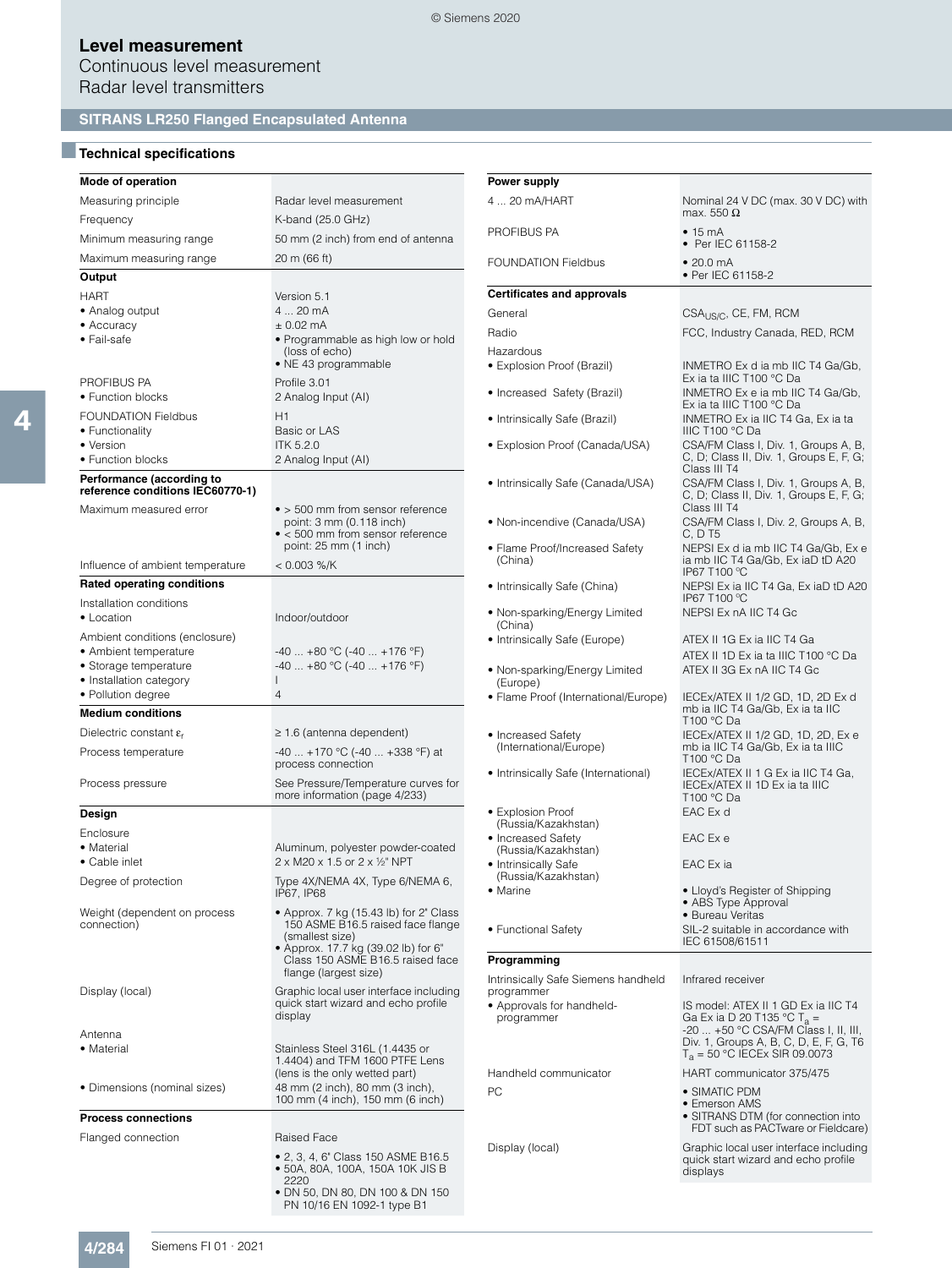Continuous level measurement Radar level transmitters

**SITRANS LR250 Flanged Encapsulated Antenna**

| Selection and ordering data                                                                                                                                                               | Article No.                          |                     |                          |   |        |                                                                                                                                                | Order code      |
|-------------------------------------------------------------------------------------------------------------------------------------------------------------------------------------------|--------------------------------------|---------------------|--------------------------|---|--------|------------------------------------------------------------------------------------------------------------------------------------------------|-----------------|
| SITRANS LR250 Radar level transmitter with                                                                                                                                                | 7ML5432-<br>$\overline{\phantom{a}}$ |                     |                          |   |        | <b>Further designs</b>                                                                                                                         |                 |
| encapsulated horn and PTFE lens<br>Continuous, non-contact, 20 m (66 ft) range,                                                                                                           | <b>HELO - HELL</b>                   |                     |                          |   |        | Please add "-Z" to Article No.<br>and specify Order code(s).                                                                                   |                 |
| for liquids and slurries in the chemical industry.                                                                                                                                        |                                      |                     |                          |   |        | Plug M12 with mating Connector <sup>1)2)3)</sup>                                                                                               | A50             |
| ○ Click on the Article No. for the online<br>configuration in the PIA Life Cycle Portal.                                                                                                  |                                      |                     |                          |   |        | Plug 7/8" with mating Connector <sup>2)3)4)</sup>                                                                                              | A55             |
| <b>Process Connection Material</b><br>Stainless steel 1.4404/1.4435                                                                                                                       | $\bf{0}$                             |                     |                          |   |        | Stainless steel tag [69 x 50 mm (2.71 x 1.97 inch)]:<br>Measuring-point number/identification<br>(max. 27 characters); specify in plain text   | Y <sub>15</sub> |
| <b>Process Connection Type</b><br><b>Flanged Process Connection Types</b>                                                                                                                 |                                      |                     |                          |   |        | Manufacturer's test certificate: M to DIN 55350,<br>Part 18 and to ISO 9000                                                                    | C11             |
| (stainless steel 1.4404/1.4435)<br>2" Class 150 ASME B16.5 raised face <sup>1)</sup>                                                                                                      | <b>BF</b>                            |                     |                          |   |        | Material inspection Certificate Type 3.1<br>per EN 10204                                                                                       | C12             |
| 3" Class 150 ASME B16.5 raised face<br>4" Class 150 ASME B16.5 raised face                                                                                                                | $B$ $G$<br><b>BH</b>                 |                     |                          |   |        | Functional Safety (SIL 2). Device suitable for use in<br>accordance with IEC 61508 and IEC 61511 <sup>5)6)</sup>                               | C <sub>20</sub> |
| 6" Class 150 ASME B16.5 raised face<br>50A 10K JIS B 2220 raised face <sup>1)</sup>                                                                                                       | B J<br>F <sub>D</sub>                |                     |                          |   |        | Namur NE43 compliant, device preset to failsafe                                                                                                | <b>N07</b>      |
| 80A 10K JIS B 2220 raised face                                                                                                                                                            | F E                                  |                     |                          |   |        | $< 3.6 \text{ mA}^{5}$                                                                                                                         |                 |
| 100A 10K JIS B 2220 raised face                                                                                                                                                           | F F                                  |                     |                          |   |        | <b>Operating Instructions</b>                                                                                                                  |                 |
| 150A 10K JIS B 2220 raised face<br>DN 50 PN 10/16 EN 1092-1 type B1 raised face <sup>1)</sup>                                                                                             | F <sub>G</sub><br>G <sub>A</sub>     |                     |                          |   |        | All literature is available to download for free, in a<br>range of languages, at                                                               |                 |
| DN 80 PN 10/16 EN 1092-1 type B1 raised face                                                                                                                                              | G <sub>B</sub><br>G C                |                     |                          |   |        | http://www.siemens.com/processinstrumentation/documentation                                                                                    |                 |
| DN 100 PN 10/16 EN 1092-1 type B1 raised face<br>DN 150 PN 10/16 EN 1092-1 type B1 raised face                                                                                            | GD                                   |                     |                          |   |        | <b>Accessories</b>                                                                                                                             | Article No.     |
| <b>Communication/Output</b>                                                                                                                                                               |                                      |                     |                          |   |        | Handheld programmer, Intrinsically safe, EEx ia                                                                                                | 7ML1930-1BK     |
| PROFIBUS PA<br>4  20 mA, HART, start-up at $< 3.6$ mA                                                                                                                                     |                                      | 1<br>$\overline{2}$ |                          |   |        | HART modem/USB (for use with a PC and<br>SIMATIC PDM)                                                                                          | 7MF4997-1DB     |
| <b>FOUNDATION Fieldbus</b><br><b>Enclosure/Cable inlet</b>                                                                                                                                |                                      | 3                   |                          |   |        | One metallic cable gland M20 x 1.5,<br>rated -40  +80 °C (-40  +176 °F),                                                                       | 7ML1930-1AP     |
| Aluminum, Epoxy painted                                                                                                                                                                   |                                      |                     |                          |   |        | HART (2 are required) <sup>b)</sup>                                                                                                            |                 |
| $2 \times \frac{1}{2}$ " NPT<br>$2 \times M20 \times 1.5$                                                                                                                                 |                                      |                     | $\bf{0}$<br>$\mathbf{1}$ |   |        | One metallic cable gland M20 x 1.5,<br>rated -40  +80 °C (-40  +176 °F), PROFIBUS PA<br>and FOUNDATION Fieldbus (2 are required) <sup>2)</sup> | 7ML1930-1AQ     |
| Antenna lens material<br>TFM 1600 PTFE Flush Lens                                                                                                                                         |                                      |                     |                          | A |        | SITRANS RD100, loop powered display -<br>see Chapter 7                                                                                         | 7ML5741--.      |
| <b>Approvals</b>                                                                                                                                                                          |                                      |                     |                          |   |        | SITRANS RD150, remote digital display for<br>4  20 mA and HART devices - see Chapter 7                                                         | 7ML5742--       |
| General Purpose, CE, CSA, FM, FCC, RED, RCM<br>Intrinsically Safe: CSA/FM Class I, Div. 1,<br>Groups A, B, C, D, Class II, Div. 1, Groups E, F, G,                                        |                                      |                     |                          |   | A<br>B | SITRANS RD200, universal input display with<br>Modbus conversion - see Chapter 7                                                               | 7ML5740--       |
| Class III T4 FCC, Industry Canada<br>Intrinsically Safe: IECEx/ATEX II 1 G Ex ia IIC T4 Ga,<br>IECEx/ATEX II 1D Ex ia ta IIIC T100 °C Da,                                                 |                                      |                     |                          |   | C      | SITRANS RD300, dual line display with totalizer<br>and linearization curve and Modbus conversion -<br>see Chapter 7                            | 7ML5744--       |
| INMETRO Ex ia IIC T4 Ga, Ex ia ta IIIC T100 °C Da,<br>CE, RED, RCM<br>Non-incendive: CSA/FM Class I, Div. 2,                                                                              |                                      |                     |                          |   | D      | For applicable back up point level switch -<br>see point level measurement section                                                             |                 |
| Groups A, B, C, D T5, FCC, Industry Canada<br>Non Sparking: ATEX II 3G Ex nA IIC T4 Gc, CE,                                                                                               |                                      |                     |                          |   | Е      | <sup>1)</sup> Available with enclosure option 1 only.                                                                                          |                 |
| RED, RCM                                                                                                                                                                                  |                                      |                     |                          |   |        | <sup>2)</sup> Available with communication options 1 and 3 only.                                                                               |                 |
| Increased Safety: IECEx/ATEX II 1/2 GD, 1D,<br>2D Ex e mb ia IIC T4 Ga/Gb, Ex ia ta IIIC T100 °C Da,<br>INMETRO Ex e ia mb IIC T4 Ga/Gb,                                                  |                                      |                     |                          |   | F      | 3) Available with approval options A, B, C, and L only.<br>4) Available with enclosure option 0 only.                                          |                 |
| Ex ia ta IIIC T100 °C Da, CE, RED, RCM <sup>2)</sup><br>Flameproof: IECEx/ATEX II 1/2 GD 1D,<br>2D Ex d mb ia IIC T4 Ga/Gb, Ex ia ta IIIC T100 °C Da,<br>INMETRO Ex d ia mb IIC T4 Ga/Gb, |                                      |                     |                          |   | G      | <sup>5)</sup> Applicable with communication option 2 only.<br>$^{6)}$ Available with approval options A, B, C, D, E, K, and L only.            |                 |
| Ex ia ta IIIC T100 °C Da, CE, RED, RCM <sup>2)</sup>                                                                                                                                      |                                      |                     |                          |   | н      |                                                                                                                                                |                 |
| Explosion proof: CSA/FM Class I, II and III, Div. 1,<br>Groups A, B, C, D, E, F, G, FCC, Industry Canada <sup>2)</sup>                                                                    |                                      |                     |                          |   |        |                                                                                                                                                |                 |
| Non Sparking: NEPSI Ex nA IIC T4 Gc<br>Intrinsically Safe: NEPSI Ex ia IIC T4 Ga,                                                                                                         |                                      |                     |                          |   | Κ      |                                                                                                                                                |                 |
| Ex iaD tD A20 IP67 T100 $^{\circ}$ C<br>Flameproof: NEPSI Ex d ia mb IIC T4 Ga/Gb,<br>Ex iaD tD A20 IP67 T100 $^{\circ}$ C <sup>2)</sup>                                                  |                                      |                     |                          |   | M      |                                                                                                                                                |                 |
| Increased Safety: NEPSI Ex e ia mb IIC T4 Ga/Gb,<br>Ex iaD tD A20 IP67 T100 $^{\circ}$ C <sup>2)</sup>                                                                                    |                                      |                     |                          |   | N      |                                                                                                                                                |                 |
| <b>Pressure rating</b><br>Rating per Pressure/Temperature curves in<br>instruction manual                                                                                                 |                                      |                     |                          |   | 0      |                                                                                                                                                |                 |

<sup>1)</sup> Maximum range 10 m (32.8 ft),  $dk > 3$  [20 m (66 ft)] and  $dk > 1.6$  when mounted in stillpipe].

2) Applicable with communication option 2 only.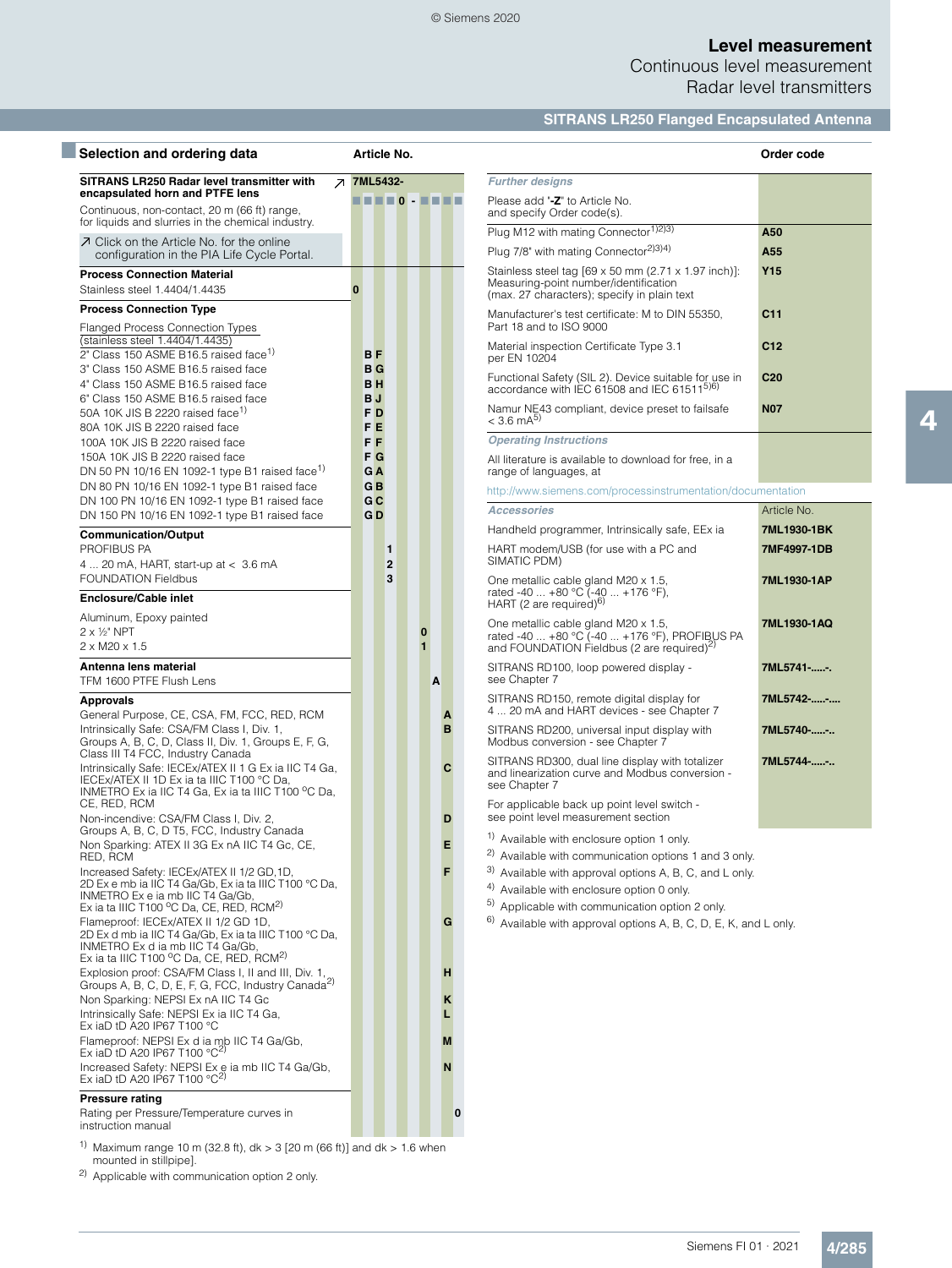Continuous level measurement Radar level transmitters

| <b>SITRANS LR250 Flanged Encapsulated Antenna</b>                                                                                                                                                      |             |                                                                                                                                                                                                                |             |
|--------------------------------------------------------------------------------------------------------------------------------------------------------------------------------------------------------|-------------|----------------------------------------------------------------------------------------------------------------------------------------------------------------------------------------------------------------|-------------|
| Selection and ordering data                                                                                                                                                                            | Article No. |                                                                                                                                                                                                                | Article No. |
| <b>SITRANS LR250 flanged encapsulated Specials</b>                                                                                                                                                     |             |                                                                                                                                                                                                                |             |
| SITRANS LR250 flanged encapsulated antenna<br>version enclosures (PROFIBUS PA models)                                                                                                                  |             | SITRANS LR250 flanged encapsulated<br>antenna version enclosures<br>(< 3.6 mA start-up HART models)                                                                                                            |             |
| SITRANS LR250 flanged encapsulated antenna<br>version (7ML5432) enclosure with board stack,<br>M20 cable inlet, approval option A,<br>with PROFIBUS PA communication,<br>no process connection         | A5E32462853 | SITRANS LR250 flanged encapsulated antenna<br>version (7ML5432) enclosure with board stack,<br>M20 cable inlet, approval option A,<br>with HART communication start-up at $<$ 3.6 mA,<br>no process connection | A5E32462865 |
| SITRANS LR250 flanged encapsulated antenna<br>version (7ML5432) enclosure with board stack,<br>NPT cable inlet, approval option A,<br>with PROFIBUS PA communication,<br>no process connection         | A5E32462854 | SITRANS LR250 flanged encapsulated antenna<br>version (7ML5432) enclosure with board stack,<br>NPT cable inlet, approval option A,<br>with HART communication start-up at $<$ 3.6 mA,<br>no process connection | A5E32462866 |
| SITRANS LR250 flanged encapsulated antenna<br>version (7ML5432) enclosure with board stack,<br>NPT cable inlet, approval option B,<br>with PROFIBUS PA communication,<br>no process connection         | A5E32462855 | SITRANS LR250 flanged encapsulated antenna<br>version (7ML5432) enclosure with board stack,<br>NPT cable inlet, approval option B,<br>with HART communication start-up at < 3.6 mA,<br>no process connection   | A5E32462867 |
| SITRANS LR250 flanged encapsulated antenna<br>version (7ML5432) enclosure with board stack,<br>M20 cable inlet, approval option C,<br>with PROFIBUS PA communication,<br>no process connection         | A5E32462856 | SITRANS LR250 flanged encapsulated antenna<br>version (7ML5432) enclosure with board stack,<br>M20 cable inlet, approval option C,<br>with HART communication start-up at $<$ 3.6 mA,<br>no process connection | A5E32462868 |
| SITRANS LR250 flanged encapsulated antenna<br>version (7ML5432) enclosure with board stack,<br>NPT cable inlet, approval option D,<br>with PROFIBUS PA communication,<br>no process connection         | A5E32462857 | SITRANS LR250 flanged encapsulated antenna<br>version (7ML5432) enclosure with board stack,<br>NPT cable inlet, approval option D,<br>with HART communication start-up at $<$ 3.6 mA,<br>no process connection | A5E32462869 |
| SITRANS LR250 flanged encapsulated antenna<br>version (7ML5432) enclosure with board stack,<br>M20 cable inlet, approval option E,<br>with PROFIBUS PA communication,<br>no process connection         | A5E32462858 | SITRANS LR250 flanged encapsulated antenna<br>version (7ML5432) enclosure with board stack,<br>M20 cable inlet, approval option E, with<br>HART communication start-up at < 3.6 mA,<br>no process connection   | A5E32462830 |
| SITRANS LR250 flanged encapsulated<br>antenna version enclosures<br>(FOUNDATION Fieldbus models)                                                                                                       |             | SITRANS LR250 flanged encapsulated antenna<br>version (7ML5432) enclosure with board stack,<br>M20 cable inlet, approval option F,<br>with HART communication start-up at $<$ 3.6 mA,<br>no process connection | A5E32462831 |
| SITRANS LR250 flanged encapsulated antenna                                                                                                                                                             | A5E32462859 | SITRANS LR250 flanged encapsulated antenna<br>version (7ML5432) enclosure with board stack,<br>M20 cable inlet, approval option G, with<br>HART communication start-up at $<$ 3.6 mA,                          | A5E32462832 |
| version (7ML5432) enclosure with board stack,<br>M20 cable inlet, approval option A,<br>with FOUNDATION Fieldbus communication,<br>no process connection<br>SITRANS LR250 flanged encapsulated antenna | A5E32462860 | no process connection<br>SITRANS LR250 flanged encapsulated antenna<br>version (7ML5432) enclosure with board stack,<br>NPT cable inlet, approval option H,<br>with HART communication start-up at $<$ 3.6 mA, | A5E32462833 |
| version (7ML5432) enclosure with board stack,<br>NPT cable inlet, approval option A,<br>with FOUNDATION Fieldbus communication.<br>no process connection                                               |             | no process connection                                                                                                                                                                                          |             |
| SITRANS LR250 flanged encapsulated antenna<br>version (7ML5432) enclosure with board stack,<br>NPT cable inlet, approval option B,<br>with FOUNDATION Fieldbus communication,<br>no process connection | A5E32462861 |                                                                                                                                                                                                                |             |
| SITRANS LR250 flanged encapsulated antenna<br>version (7ML5432) enclosure with board stack,<br>M20 cable inlet, approval option C,<br>with FOUNDATION Fieldbus communication,<br>no process connection | A5E32462862 |                                                                                                                                                                                                                |             |
| SITRANSLR250 flanged encapsulated antenna<br>version (7ML5432) enclosure with board stack,<br>NPT cable inlet, approval option D,<br>with FOUNDATION Fieldbus communication,<br>no process connection  | A5E32462863 |                                                                                                                                                                                                                |             |
| SITRANS LR250 flanged encapsulated antenna<br>version (7ML5432) enclosure with board stack,<br>M20 cable inlet, approval option E,<br>with FOUNDATION Fieldbus communication,<br>no process connection | A5E32462864 |                                                                                                                                                                                                                |             |

© Siemens 2020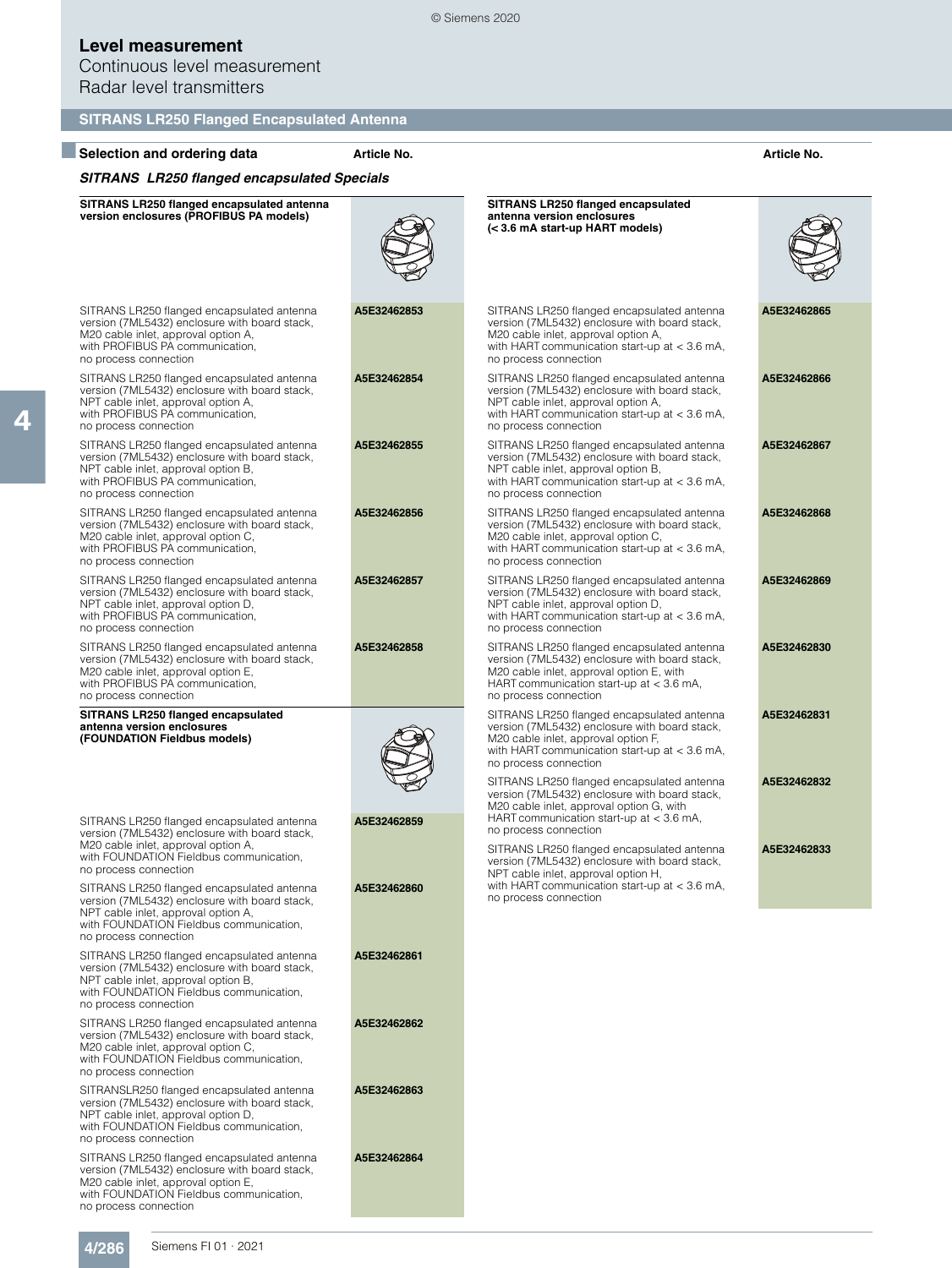Continuous level measurement Radar level transmitters

**SITRANS LR250 Flanged Encapsulated Antenna**

| Selection and ordering data                                                                        | Article No. |
|----------------------------------------------------------------------------------------------------|-------------|
| SITRANS LR250 flanged encapsulated<br>antenna lens kits                                            |             |
| Replacement TFM 1600 Lens and Spring Washer Kit<br>for 2 inch Class 150 ASME B16.5 raised faced    | A5E32462817 |
| Replacement TFM 1600 Lens and Spring Washer Kit<br>for 3 inch Class 150 ASME B16.5 raised faced    | A5E32462819 |
| Replacement TFM 1600 Lens and Spring Washer Kit<br>for 4 inch Class 150 ASME B16.5 raised faced    | A5E32462820 |
| Replacement TFM 1600 Lens and Spring Washer Kit<br>for 6 inch Class 150 ASME B16.5 raised faced    | A5E32462821 |
| Replacement TFM 1600 Lens and Spring Washer Kit<br>for 50A 10K JIS B 2220 raised Face              | A5E32462822 |
| Replacement TFM 1600 Lens and Spring Washer Kit<br>for 80A 10K JIS B 2220 raised Face              | A5E32462823 |
| Replacement TFM 1600 Lens and Spring Washer Kit<br>for 100A 10K JIS B 2220 raised Face             | A5E32462824 |
| Replacement TFM 1600 Lens and Spring Washer Kit<br>for 150A 10K JIS B 2220 raised Face             | A5E32462825 |
| Replacement TFM 1600 Lens and Spring Washer Kit<br>for DN50 PN10/16 EN 1092-1 type B1 raised face  | A5E32462826 |
| Replacement TFM 1600 Lens and Spring Washer Kit<br>for DN80 PN10/16 EN 1092-1 type B1 raised face  | A5E32462827 |
| Replacement TFM 1600 Lens and Spring Washer Kit<br>for DN100 PN10/16 EN 1092-1 type B1 raised face | A5E32462828 |
| Replacement TFM 1600 Lens and Spring Washer Kit<br>for DN150 PN10/16 EN 1092-1 type B1 raised face | A5E32462829 |
| Ex-proof plugs                                                                                     |             |
| Ex-proof plugs kit, 1/2" NPT, gty 5                                                                | A5E39979991 |
| Ex-proof plugs kit, M20, gty 5                                                                     | A5E39979992 |
|                                                                                                    |             |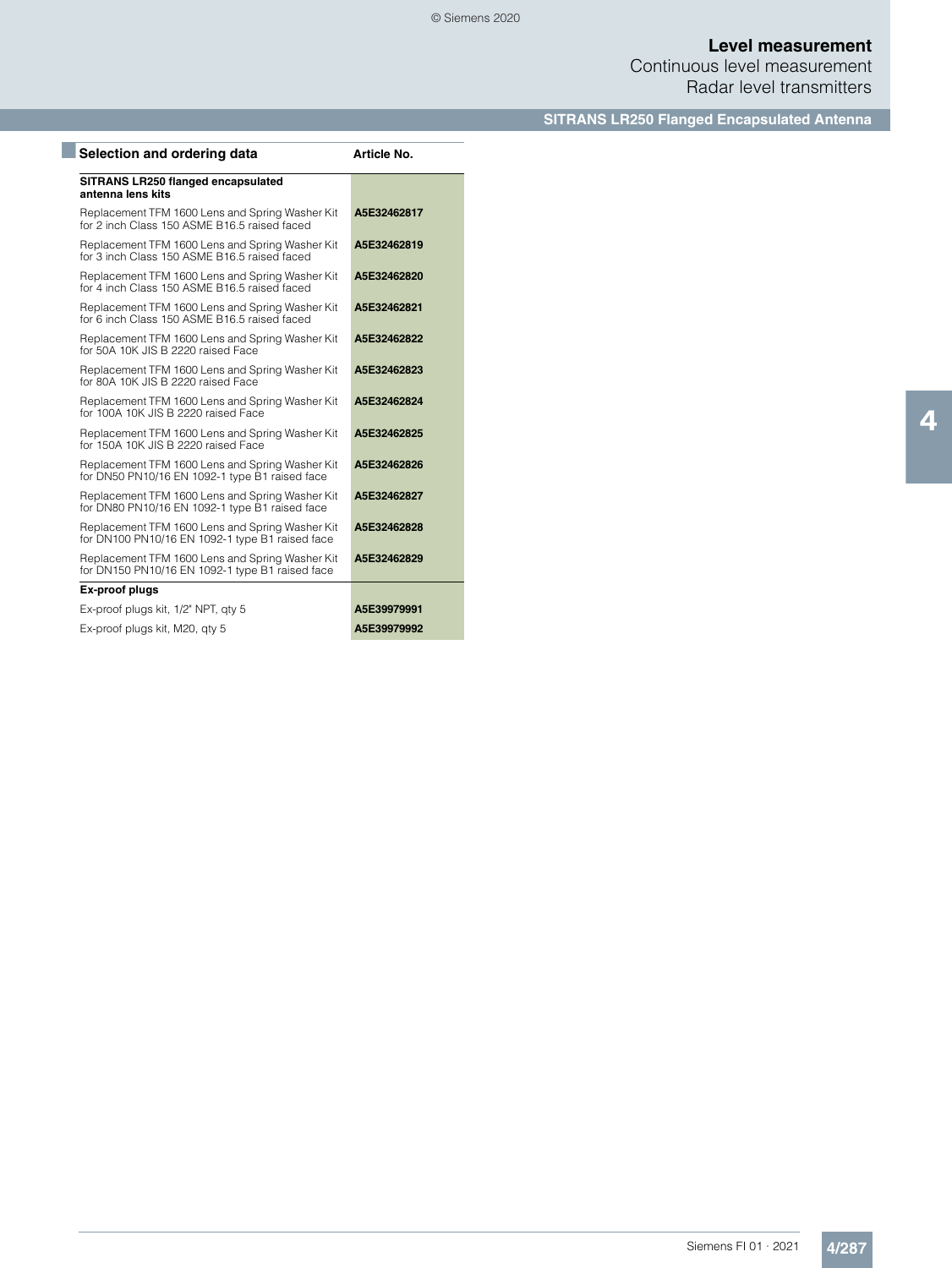Continuous level measurement Radar level transmitters

**SITRANS LR250 Flanged Encapsulated Antenna**

#### ■**Characteristic curves**



© Siemens 2020

SITRANS LR250 Flanged Encapsulated Antenna pressure/temperature curve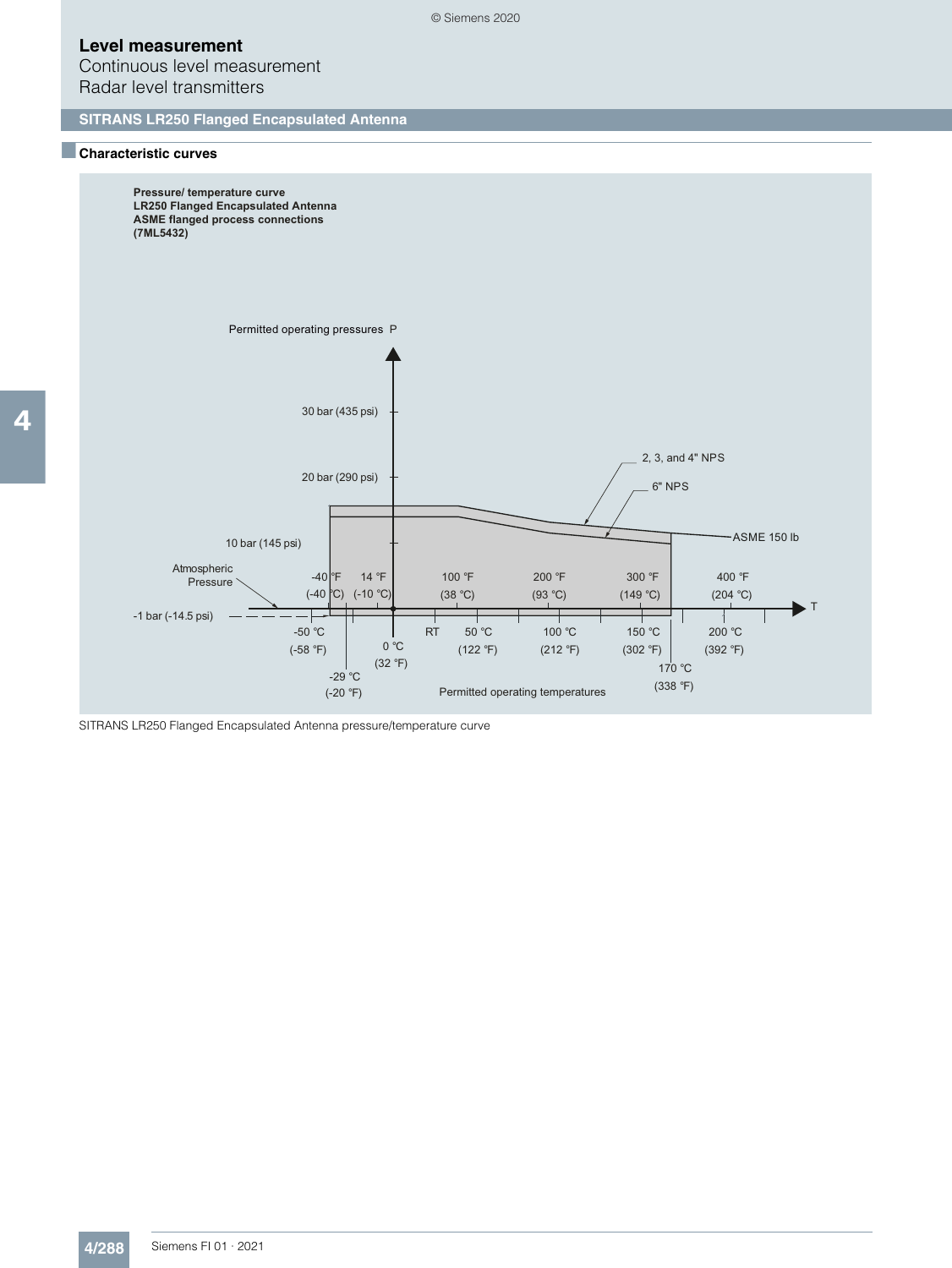Continuous level measurement Radar level transmitters

**SITRANS LR250 Flanged Encapsulated Antenna**



SITRANS LR250 Flanged Encapsulated Antenna pressure/temperature curve



SITRANS LR250 Flanged Encapsulated Antenna pressure/temperature curve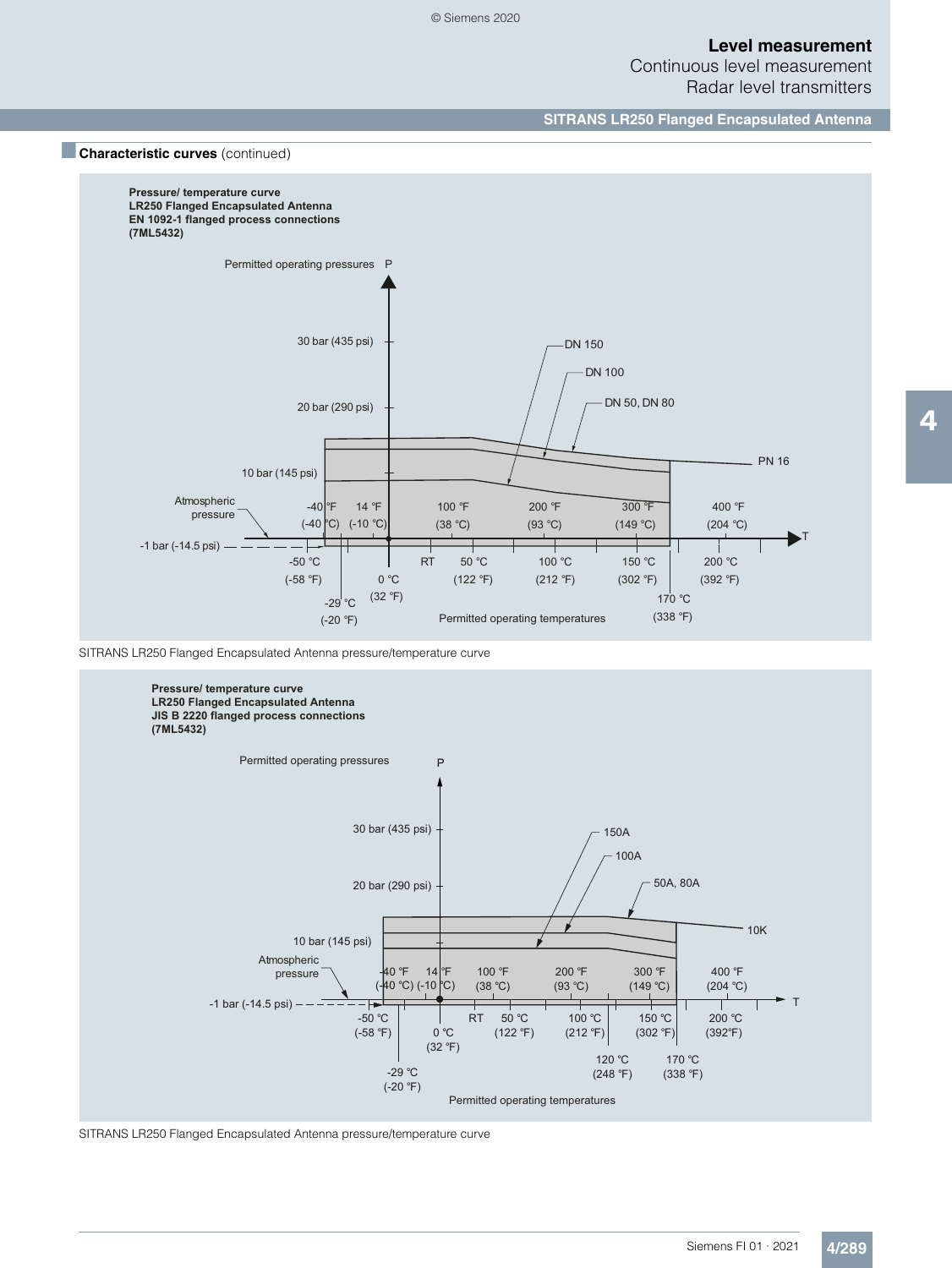Continuous level measurement Radar level transmitters

## **SITRANS LR250 Flanged Encapsulated Antenna**

### ■**Dimensional drawings**

4



| <b>Flange</b><br><b>Size</b> | <b>Flange</b><br><b>Class</b> | <b>Flange</b><br>O.D. | Antenna<br>aperture<br>size | <b>Height to</b><br>Sensor<br>reference point<br>dimension $E$ <sup>1)</sup> | <b>Beam</b><br>angle | ∣Measurement<br>Range        | <b>Dimension</b><br>A | <b>Dimension</b><br>в | Dimension<br>C | Dimension<br>D |
|------------------------------|-------------------------------|-----------------------|-----------------------------|------------------------------------------------------------------------------|----------------------|------------------------------|-----------------------|-----------------------|----------------|----------------|
| 2"                           | 150 lb                        | 152 (5.98)            |                             |                                                                              |                      |                              |                       |                       |                |                |
| <b>DN 50</b>                 | PN 10/16                      | 165 (6.50)            | 50<br>(1.97)                |                                                                              | $12.8^\circ$         | 10 <sub>m</sub><br>(32.8 ft) | 263                   | 178                   | 223<br>(8.78)  | 274<br>(10.79) |
| 50A                          | 10K                           | 155(6.10)             |                             | (0.43)                                                                       |                      |                              | (10.35)               | (7)                   |                |                |

1) Height from tip of lens to sensor reference point as shown.

SITRANS LR250 Flanged Encapsulated Antenna, dimensions in mm (inch)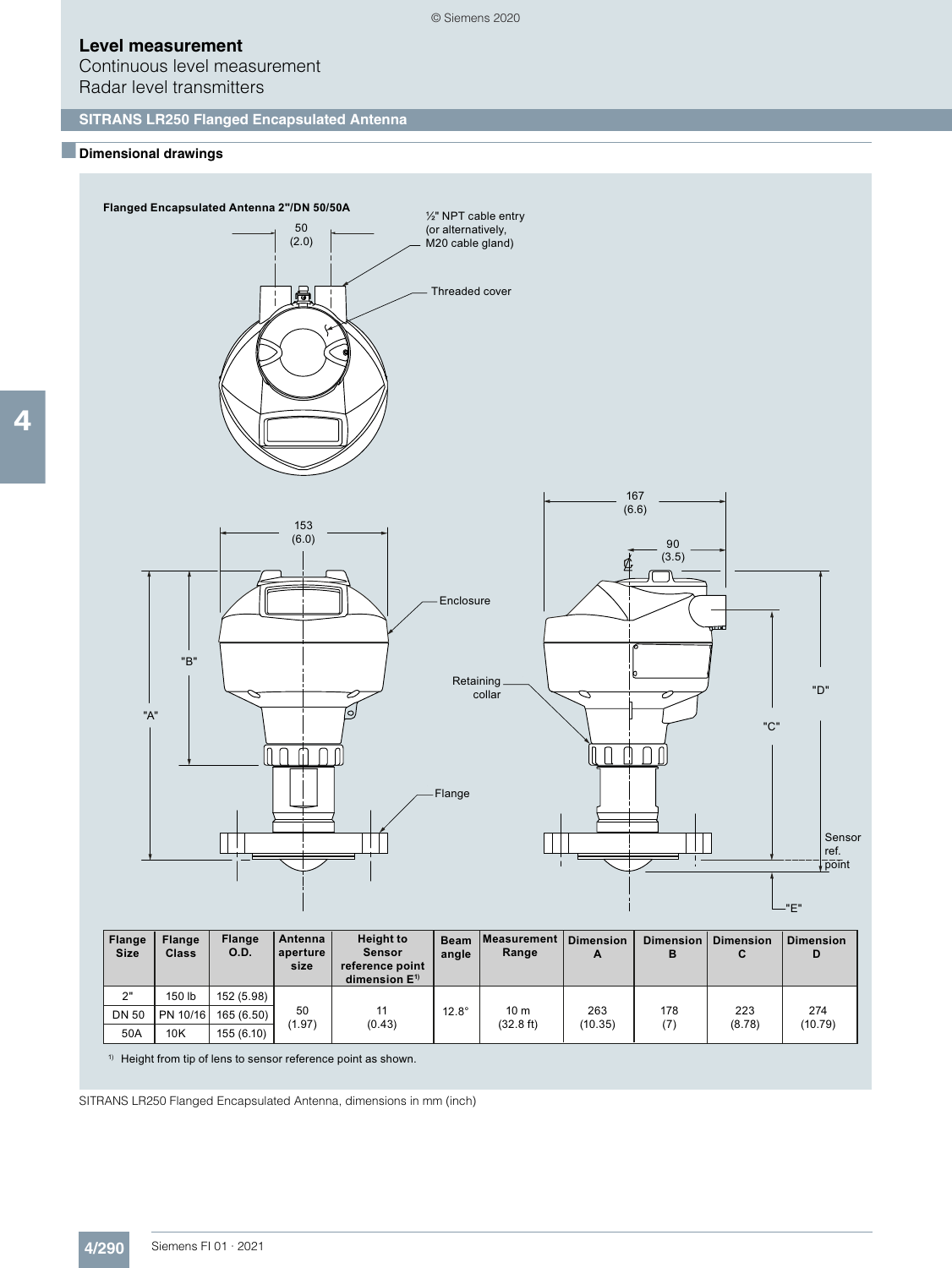Continuous level measurement Radar level transmitters

**SITRANS LR250 Flanged Encapsulated Antenna**





| Flange<br><b>Size</b> | <b>Flange</b><br><b>Class</b> | <b>Flange</b><br>O.D. | Antenna<br>aperture<br>size | <b>Height to</b><br><b>Sensor</b><br>reference point<br>dimension $E^{1}$ | <b>Beam</b><br>angle | <b>Measurement</b><br>Range | <b>Dimension</b><br>A | <b>Dimension</b><br>B | <b>Dimension</b><br>C | <b>Dimension</b><br>D |         |
|-----------------------|-------------------------------|-----------------------|-----------------------------|---------------------------------------------------------------------------|----------------------|-----------------------------|-----------------------|-----------------------|-----------------------|-----------------------|---------|
| 3"                    | $150$ lb                      | 190 (7.48)            |                             |                                                                           |                      |                             |                       |                       |                       |                       |         |
| <b>DN 80</b>          | PN 10/16                      | 200 (7.87)            | 75                          | 15                                                                        | $9.6^\circ$          | 20 <sub>m</sub>             | 328                   | 178                   | 288                   | 343                   |         |
| 80A                   | 10K                           | 185 (7.28)            | (2.95)                      | (0.59)                                                                    |                      | $(65.6 \text{ ft})$         | (12.91)               | (7)                   | (11.34)               | (13.54)               |         |
| 4"                    | 150 lb                        | 230 (9.06)            |                             |                                                                           |                      |                             |                       |                       |                       |                       |         |
| <b>DN 100</b>         | PN 10/16                      | 220 (8.66)            | 75<br>(2.95)                | 13                                                                        | $9.6^\circ$          | 20 <sub>m</sub>             | 328                   | 178                   | 288                   | 343                   |         |
| 100A                  | 10K                           | 210 (8.27)            |                             |                                                                           | (0.51)               |                             | $(65.6 \text{ ft})$   | (12.91)               | (7)                   | (11.34)               | (13.50) |
| 6"                    | 150 lb                        | 280 (11.02)           | 75<br>(2.95)                |                                                                           |                      |                             |                       |                       |                       |                       |         |
| <b>DN 150</b>         | PN 10/16                      | 285 (11.25)           |                             | 15                                                                        | $9.6^\circ$          | 20 <sub>m</sub>             | 333                   | 178                   | 293                   | 348                   |         |
| 150A                  | 10K                           | 280 (11.02)           |                             | (0.59)                                                                    |                      | $(65.6 \text{ ft})$         | (13.11)               | (7)                   | (11.54)               | (13.70)               |         |

1) Height from tip of lens to sensor reference point as shown.

SITRANS LR250 Flanged Encapsulated Antenna, dimensions in mm (inch)